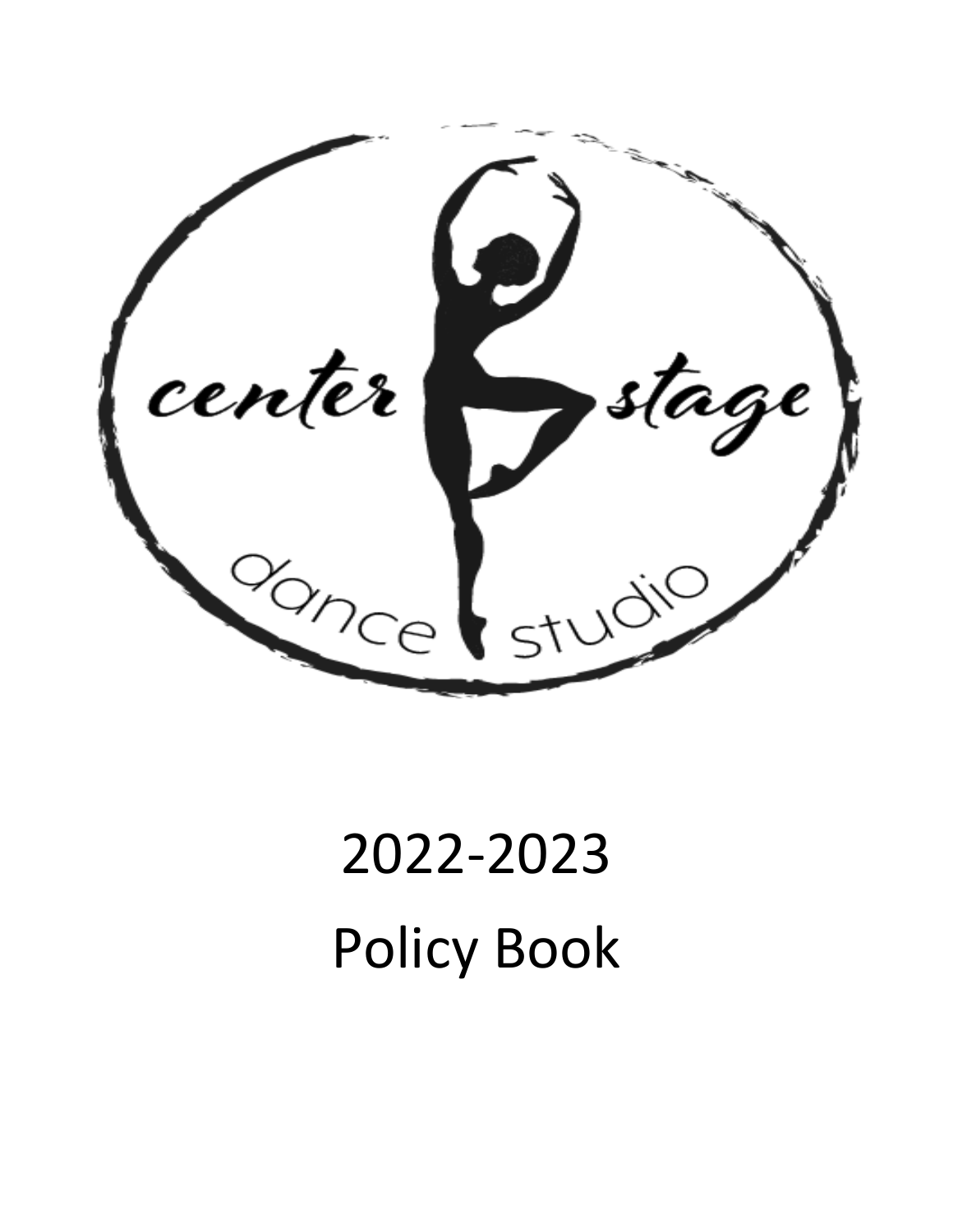#### WELCOME

Thank you for choosing Center Stage Dance Studio for your child's dance education. We purchased Center Stage in April 2020 and are more committed than ever to instilling a love for the performing arts in each student. We realize you have choices in West Texas for dance instruction and we are very pleased you have chosen us. We strive to provide the best customer service to all our students and their families and to provide an exceptional quality dance education in a positive, structured but nurturing environment. We want to make the time you spend at the studio as pleasant as possible; therefore, we have policies in place in order to accomplish this. Contained in the following pages are guidelines concerning attire, class placement, behavior expectations -- just to name a few. We have tried to give you as much information as possible so you will know what is required of both you and your student as we begin a new season together. Please feel free to ask us questions if there is something you do not understand. Please do not hesitate to contact me if there is a problem, as nothing can be fixed unless we know of the situation. You can contact me at the studio at 432-272-1883, by cell at (432)664-7377 or via e-mail at Misti@centerstageodessa.com. Because there are no breaks between classes, please contact me during non-class hours so that I may give you my full attention.

#### Ms. Misti Smith

#### PLACEMENT

Current age, years of previous training, technical skill, previous styles of dance studied, determination, work ethic, and maturity of student will be taken into consideration. Class placement is made by Ms. Misti in coordination with the other instructors. Placement in classes from other dance studios does not necessarily correspond with placement at Center Stage. Teaching varies widely from studio to studio. It is better for a student to be placed in a lower class and be moved up, than vice-versa. Ms. Misti has the final say in all class placement.

#### RATES

Your tuition rate is based upon class length and does not vary from month to month. You will be paying for the entire school year of 32 weeks of classes held over 9 months, September – May. This is an average of 3.5 weeks per month. You are not paying for scheduled school vacations and Holidays. Please see our published holiday calendar in this document. The registration fee for new students is due when registering. All other months are due on the first of each calendar month.

#### PAYMENT

Payments can be made in person with cash, check, or credit/debit card or online with debit/ credit card, or ACH draft. Center Stage has a very fair policy regarding payment for tuition and subsequent assessment of late fees. Payments are due by the first class of each calendar month. There is no late fee assessed until after 10th of the month. Any account unpaid after the 10th of the month will have late charges assessed for 10% of the total account balance, including past due late fees. All accounts will receive a statement by email when the upcoming month's tuition is posted to your account.

If you make a payment late, please include your late fee or you will be billed. If you make your payments by mail, be certain to allow adequate time for mail delivery. Thank you for your cooperation.

Recurring billing accounts will be run for the balance on the account. This will include recital fees and costume fees when they become due. We strongly encourage automatic billing! It makes things easier for everyone. If you want to make payments on costumes, arrangements MUST be made with Ms. Misti. A returned check incurs a fee of \$35.00. Any student with an overdue balance of more than 30 days will not be allowed into class until payment in full is received. Overdue balances must be paid by cash, money order, certified check, or by credit/debit card if paying online. If you wish to terminate enrollment, written or direct verbal notification to Ms. Misti is required before the 1st of the upcoming month. Monthly billing will continue until Center Stage Dance Studio receives written notice. You will be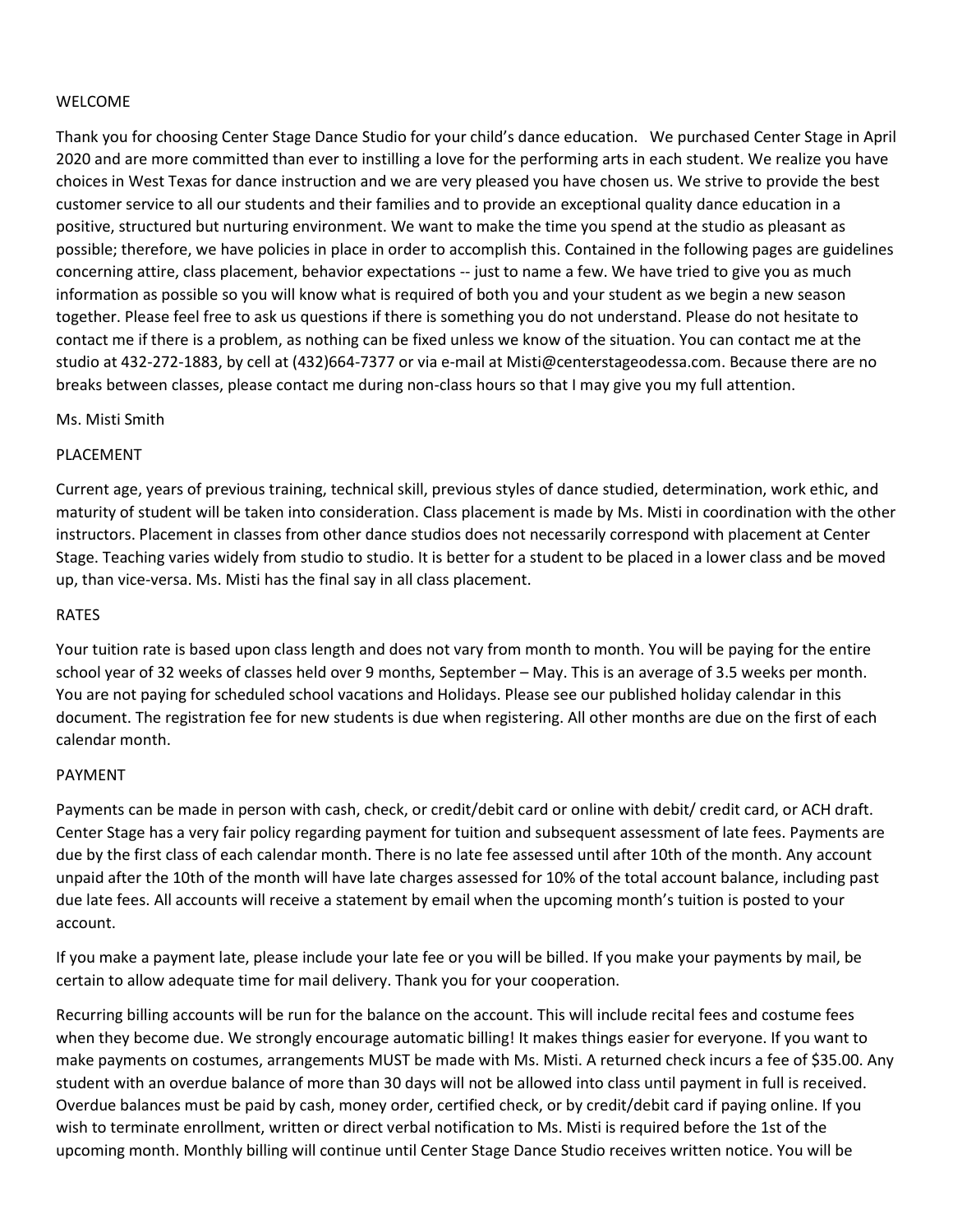expected to pay tuition for any month in which your dancer actually attends class. Refunds are not made once a session is underway unless the studio must cancel a class without the ability to reschedule a makeup class. No credit is given for student absences or missed snow cancellation makeup classes.

# FEES

Registration Fee: A non-refundable registration fee for NEW students of \$50.00 (per student) or \$100.00 (per family). If your student withdraws for any reason during the session, the student will lose her place in class/level, and a reinstatement fee must be paid to re-enroll in that same session.

Costume and Recital fees: Costumes are required for participation in the Spring Recital. Parents will be responsible for costume and recital fees. More information will be forthcoming in early October about recital and costumes during a Parent Observation Day. The recital fee is \$130 per dancer and covers costs associated with securing the performance venue and other production expenses. It also includes a t-shirt and DVD. The recital fee will be charged to your account in January and will be due by February 1st. If unpaid by February 1st, it will process with autopay with February 1st tuition. To ensure a costume is ordered for your child, all costume fees must be paid by the deadline. Participation in the May recital performance is NOT required (an Opt-Out form will need to be signed no later than October 31st). However, once your decision is made to participate, the studio and your student's classmates consider you committed. Payment of the recital fee and your commitment document will be considered your agreement to participate in the recital. Costumes and recital fees are non-refundable. No costumes will be released until all current and past due tuition and fees are paid. All accounts must be up-to-date as of May 10th for your child to participate in the recital.

### **DISCOUNTS**

- 10% discount off the total tuition bill for enrollment of multiple members in a family.
- Payment of the full year tuition can be discussed with Ms. Misti for a discount or special incentive.

# ATTENDANCE

Just like regular school, attendance is very important! We learn new things every class and repetition of the steps solidifies learning and muscle memory.

Center Stage takes all holidays set by ECISD. A note from the studio will proceed these holidays. In case of bad weather, the studio will make a decision regarding classes by noon depending on road conditions at that time.

To ensure that dances are performance ready any student who misses more than three classes from the start of classes until the Christmas Show or from Spring Break until the recital may forfeit their opportunity to participate in the shows.

#### DRESS CODE

The simple leotard and tights make it possible for the instructor to see the dancer's body so they can make the proper corrections. Young dancers are sometimes distracted by their own dance wear. Large skirts and/or tutus become the dancer's focus instead of the instructor. Learning to dance and work together as a team can be more easily achieved by removing the distraction of different dancewear. Instructors are able to choreograph dances more easily when the dancers are dressed the same. Therefore, please adhere to the following dress code:

Ballet Girls – Light pink footed or convertible tights (not footless), a leotard, and pink leather ballet shoes. Ballet skirts (no tutus) may be worn over leotards. Hair must be worn in a bun, without bangs. Hair that is too short for a bun should be pulled securely away from the face. Panties are NOT worn underneath the tights at any age (the tights take the place of panties). Jewelry should be minimal.

Ballet Boys - Boys/men's black milliskin footed or convertible tights (heavier than girls tights), dance belt, fitted white tshirt, and black ballet shoes.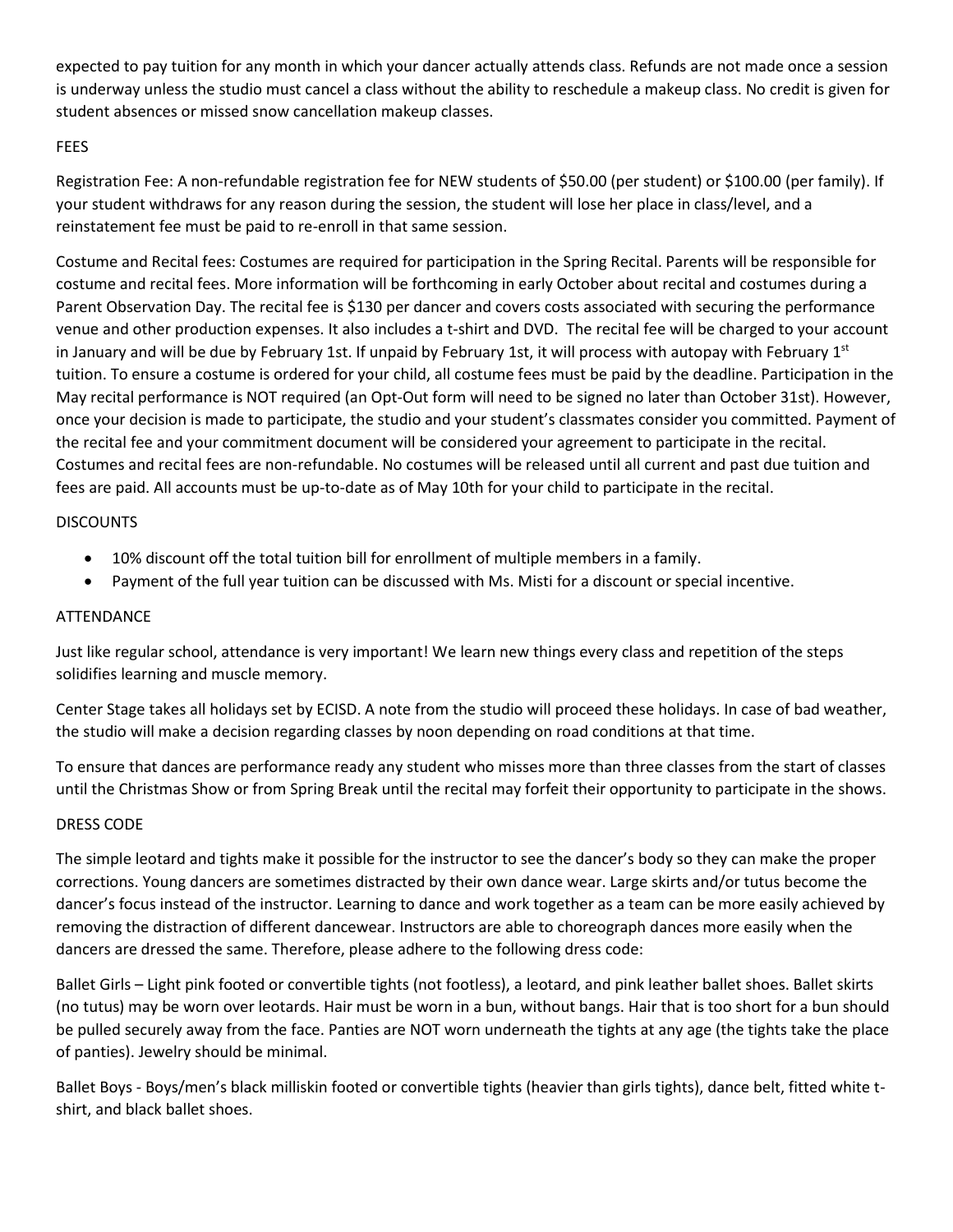Tap-Ballet attire is preferred for all combination classes or classes that immediately follow ballet. However, jazz pants or tap shorts are allowed. Dancers will need tan tap shoes, ribbon ties are to be removed and additional elastic added so that your student can slip the shoe on and off while staying securely on the foot. Hair should be pulled securely away from the face.

Jazz-Any color leotard and tights or jazz pants and tan jazz shoes. Knees MUST be covered either with tights or leggings/pants. No shorts unless they are worn over tights and leotard. Hair should be pulled securely away from the face.

Contemporary- Any color leotard and tights or leggings. Dancers should have toe booties. Knees MUST be covered either with tights or leggings/pants. No shorts unless they are worn over tights and leotard. Hair should be pulled securely away from the face.

Hip Hop-Black leggings/sweats and t-shirt. Tennis shoes can be worn for hip hop. Hair should be pulled securely away from the face.

Cheer-black leggings or spanks (shorts), sports bra or fitted shirt and cheer shoes. Hair should be pulled securely away from the face.

CENTER STAGE DANCE STUDIO HOLIDAYS

Labor Day-September 5th

Columbus Day-October 10<sup>th</sup>

Thanksgiving-November 21st-25th

Christmas-December 19<sup>th</sup>-January 2nd

Spring Break-March 13<sup>th</sup>-17th

PARENT VISITATION & OBSERVATION

The studio will hold parent visitation days throughout the year. Specific dates for visitation are listed below and will be posted in the waiting area and on the studio website. If changes to these dates need to be made, you will be notified in advance. At each of these visitations, important information will be disseminated. Please have at least one parent attend each Visitation.

```
October 4<sup>th</sup>-7<sup>th</sup>
```
Christmas Program – tentatively scheduled for December 10th

March 6<sup>th</sup>-9<sup>th</sup>

April 24<sup>th</sup>-27<sup>th</sup> (costume distribution week)

Spring Recital-tentatively scheduled for May 14th

For parent visitations, in classes that meet twice per week, only the first class of the week will hold visitation. Otherwise, parents are invited to all other classes during the visitation week. Parent Visitation is not really a "performance"; it is for you, as parents, to observe the progress being made within the context of a regular dance class. Only 1 parent may attend, please no siblings.

By signing your dancers up for classes at Center Stage you understand that they are subject to social media posts. No dancer's names will ever be used without the permission of the parent, but pictures from classes and performances could be used.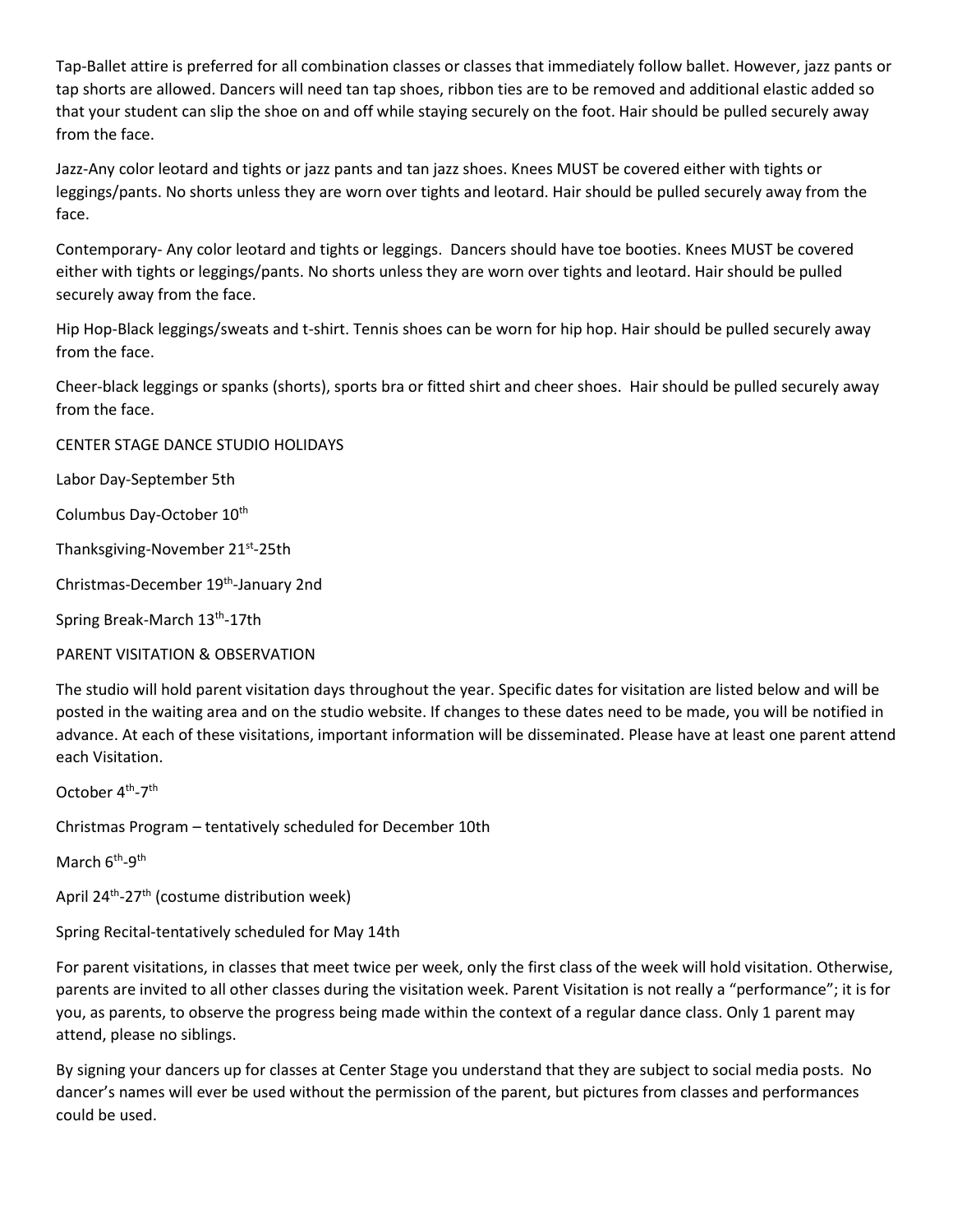#### SAFETY

• The wellbeing of students is of the utmost concern to all of us at Center Stage. Please escort young dancers from the car to and from the studio.

- Students must wear cover-ups over their tights/leotards as they enter and exit the studio.
- Dancers waiting for a ride are asked to remain inside the studio.
- Please have rides arrive on time.
- Younger children are not allowed into the office area and should never be left unattended in the waiting areas.

• Purses, jewelry and other valuables should not be left unattended in the dressing room or waiting area. Dancers should bring their dance bag into the dance room so that they can quickly change shoes and avoid distractions that can occur in the dressing rooms.

• Center Stage Dance Studio will not be responsible for loss or theft of personal items.

#### DANCER'S CODE OF CONDUCT

- Have fun!
- Respect all classmates and instructors.
- No excessive talking in rehearsals or classes.
- Dress code is strictly enforced. (see last page)
- No hanging on the ballet barres.
- No gossiping.

• No negative comments to or about anyone. This applies to comments about other studios or dancers from another studio.

• Come to classes and rehearsals prepared. This includes shoes, proper dancewear, and hair appropriately secured for the particular class. This is called "work ethic".

• Always give 100% effort. This is called "heart". This will pay off in the end, I promise.

• No sitting down in class or rehearsal, unless authorized by your instructor. Even if you are not dancing during a particular sequence, you should be practicing in the back of the class without being distracting or disruptive.

• Tell your teacher before rehearsal if you are ill or have an injury.

• Work together as a team. Support each other with positive feedback. Remember that everyone will have his or her time to shine.

• Have consistent attendance and be on time. These qualities complement and enhance the overall learning experience.

• PLEASE be as punctual as possible. When late, please wait at the door for the teacher's permission to enter the studio; DO NOT walk in during the middle of an exercise. Tardiness disrupts the work and progress of others.

• At the teacher's discretion, a tardy student may be asked to sit and observe the remainder of class. This is not a punishment for the student but a precaution against injury.

• Teachers reserve the right to dismiss any student who repeatedly disrupts the class.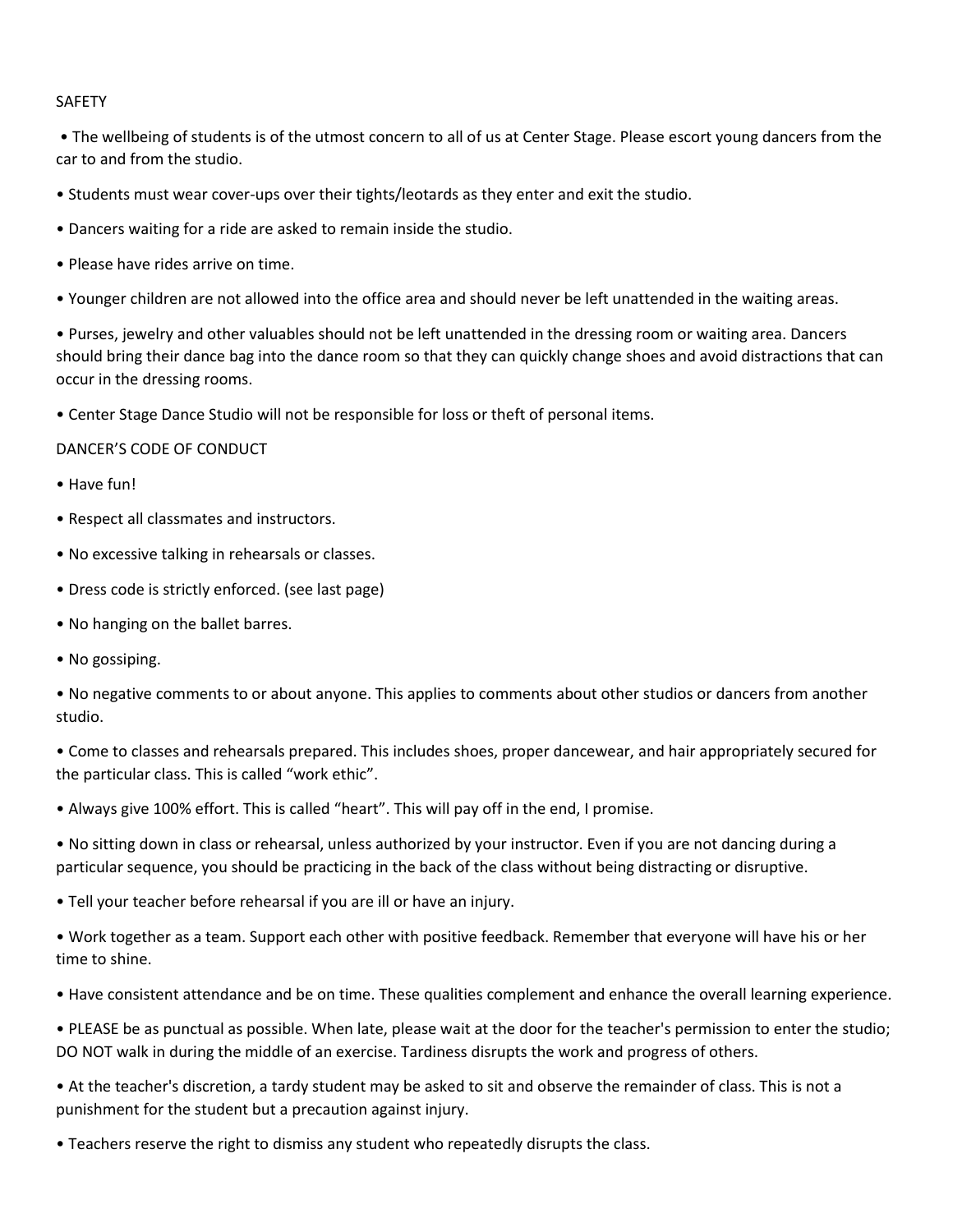- No food, gum, candy, or sodas allowed in the studio. Water bottles are allowed.
- Please also be advised that the waiting areas and hallways are just that --a waiting room. It is not a snack room or a playground. This is a shared space for all dancers, so please be respectful of your property and others'.
- Silence cell phone.

• Students will be verbally corrected when necessary and will only be asked to leave class if they refuse to cooperate with the teacher, use vulgar language, or become physically or verbally abusive to the teacher or other students.

### PARENT'S CODE OF CONDUCT

• MOST IMPORTANT!! You MUST take your dancer to the restroom before class begins. DO NOT ask your little one if they "need" to go…just take them! Again, this is THE MOST IMPORTANT RULE IN THIS LIST!

• Please do not interrupt classes to ask questions. The instructor will promptly reply to written notes, phone calls, or emails should you have questions, concerns, or comments.

• Arrive at the studio no more than 10-15 minutes prior to class but allow enough time to remove cover up, change shoes and be ready to dance at class starting time.

• No food, gum, candy, or sodas allowed in the studio. This includes siblings' sippy cups and toddler baby bottles. Water bottles are allowed. Parents, you are NOT an exception to this rule!

• Promptly pick up your dancer after class. Unfortunately, the teacher will not be available to baby-sit due to back-toback classes. Please be considerate of studio hours and class times.

• PLEASE DO NOT ALLOW YOUR STUDENT TO WEAR HIS/HER DANCE SHOES OUTSIDE! This ruins your dancer's shoes and brings dirt and grime onto the dance floor. Please put on and take off dance shoes in our waiting areas.

• Support all dancers, even those not related to you.

• No negative comments to or about any dancer or parent. You will be amazed how fast gossip travels in a dance studio. Comments taken out of context can snowball into ridiculous, petty, damaging and hurtful arguments between parents, dancers and faculty.

- Negative comments about other dance organizations or studios will not be tolerated.
- Please refrain from giving comments to dancers from the "sidelines".
- Positive encouragement before entering the classroom is the way to go!
- Always give honest, positive feed back to dancers after they perform. Let them be proud of their performance.

• If you are pleased with your experiences at Center Stage Dance Studio, we would be extremely grateful for positive comments posted to any social media, i.e. Facebook, Google reviews, etc.

• Please do not try to peek into class from the hallway, as it is distracting to students AND the instructors.

• Only students enrolled and paying for a class can participate in a class. Please do not let siblings, friends, etc. go in the dance room unless it is their scheduled class.

• Extra people in the dance classroom is distracting and takes class time and teacher attention away from those students who are paying for the class. Therefore, parents will only be allowed to watch class during the scheduled Parent Visitation days.

• Dress code for each class will be strictly enforced.

• Panties are NOT worn under tights.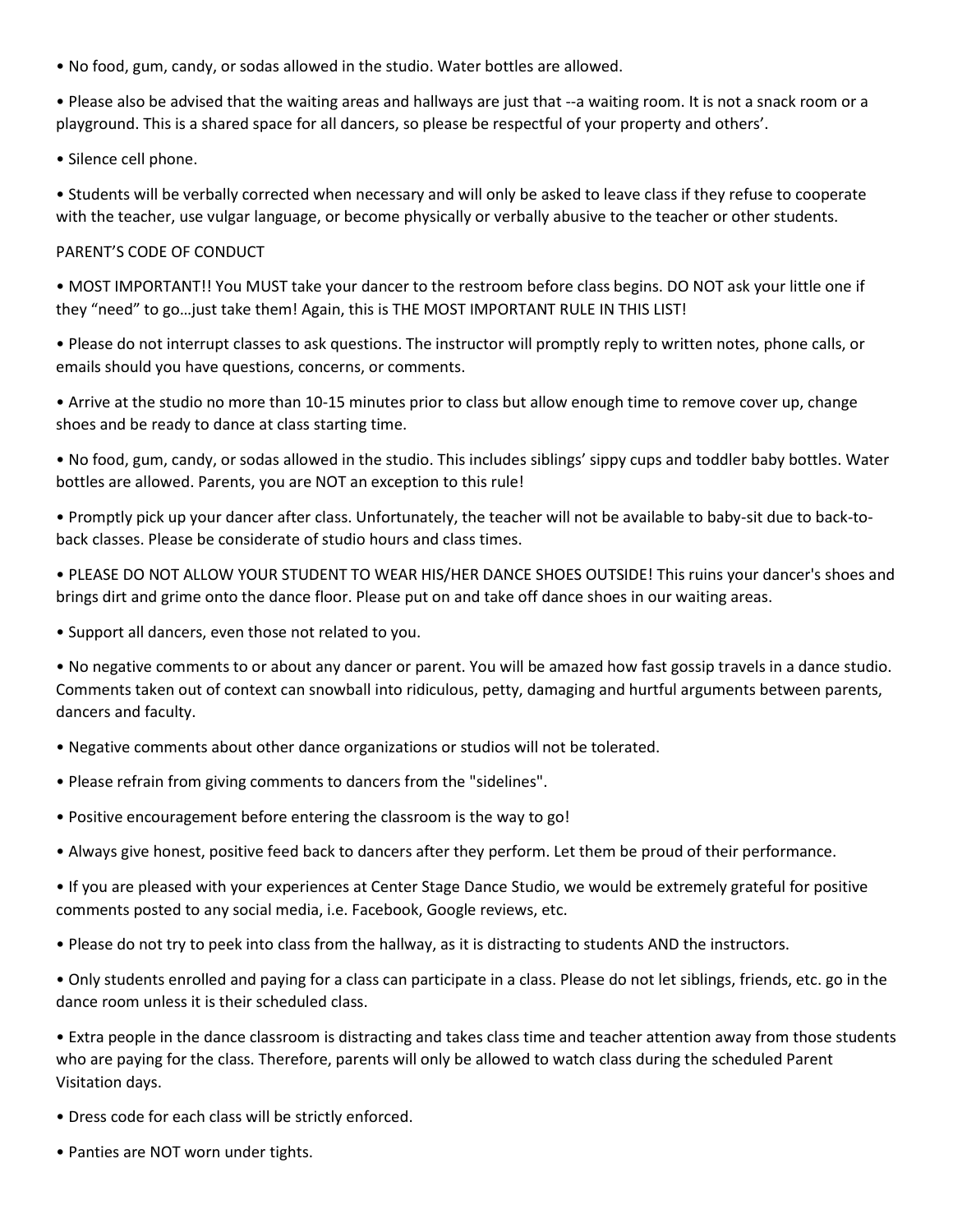• If a student's dance wear becomes a distraction (such as skirts, sweaters, etc.), Your dancer's teacher reserves the right to have the student change or remove the item.

• We discourage excessive ornamentation in the hair, as it often becomes a distraction. A bun cover or simple ribbon is best.

- Students must bring all dance shoes for each class in a proper dance bag.
- Dance shoes are only be worn IN class not to and from the dance studio.

• Cover-ups must always be worn to and from the studio. Please do not wear dancewear without cover-ups to regular public places.

- No cover-ups, T-shirts, or shorts allowed over leotards during class time, unless teacher specifies otherwise.
- Label all dance shoes (after the first class to ensure proper fit) and dance bags.
- All dancers not properly dressed for class will be asked to sit out and observe.

How to Achieve the Proper Ballet Bun

- The correct "tools" are essential for a ballet bun to stay in place.
- A dancer's bun is NOT the same as a fashion bun!
- Do NOT use a donut to make your bun for dance class! It will not stay secure!
- 1. Smooth all hair into a ponytail that is fairly high on the back of the head.
- 2. Use a thick, strong ponytail holder to make the ponytail.
- 3. Twist the ponytail until it begins to fold up on itself.

4. Using HAIRPINS, begin inserting your pin directly into the head, grabbing only a small portion of the hair in the side of the bun, and then turn it 45 degrees and slide it into the folds of the ponytail.

5. Continue inserting HAIRPINS around the bun as the twisted hair wraps around the center until hair is secured.

- 6. You DO NOT need to secure this further with another ponytail holder!
- 7. Smooth flyaway hair or "wispies" with bobby pins, hairspray or hair gel.
- 8. It is acceptable to adorn the bun with a bun cover or ribbon.
- 9. It is also acceptable to put hair up in double buns (2 buns from pigtails).

If you are having difficulty with a secure bun, please ask Ms. Misti for a demonstration or watch the video on the website.

> Center Stage Dance Studio 2736 N. Grandview, Odessa TX 79762 432-272-1883